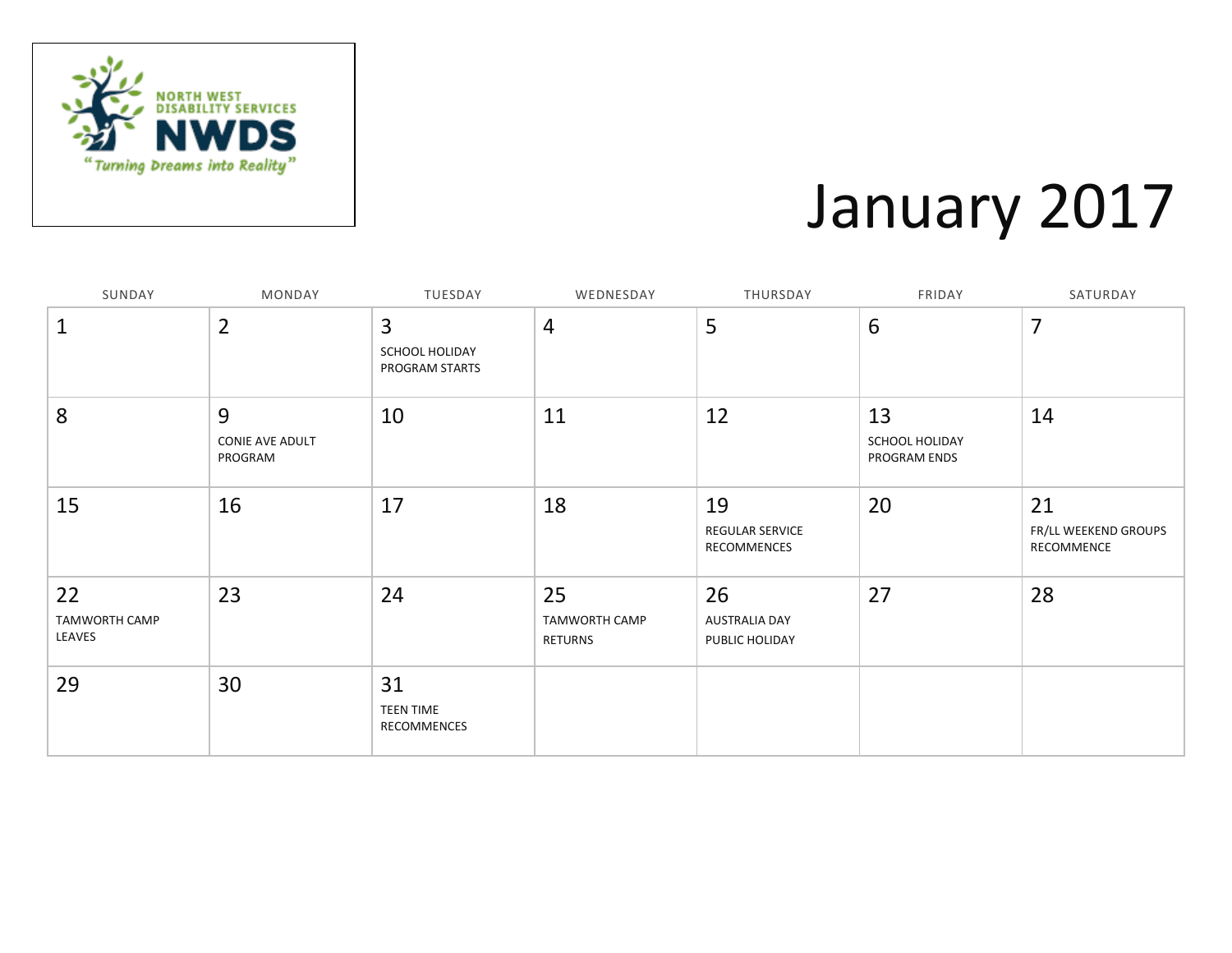

### February 2017

| SUNDAY | MONDAY                             | TUESDAY        | WEDNESDAY                           | THURSDAY                                                                     | FRIDAY                    | SATURDAY       |
|--------|------------------------------------|----------------|-------------------------------------|------------------------------------------------------------------------------|---------------------------|----------------|
|        |                                    |                | $\mathbf{1}$                        | $\overline{2}$<br><b>HOUSING GROUP</b><br><b>OVERNIGHT CAMP</b><br>(Females) | 3                         | $\overline{4}$ |
| 5      | 6                                  | $\overline{7}$ | 8                                   | 9<br><b>INDEPENDENT LIVING</b><br><b>OVERNIGHT CAMP</b><br>(Males)           | 10<br>OPAL<br>MOVIE NIGHT | 11             |
| 12     | 13<br><b>CONIE TABLE OF 8</b>      | 14             | 15<br>DISCO Castle Hill RSL         | 16<br><b>INDEPENDENT LIVING</b><br><b>OVERNIGHT CAMP</b><br>(Females)        | 17<br>OPAL DISCO          | 18             |
| 19     | 20<br>PETER CATALINA<br>CAMPLEAVES | 21             | 22<br>PETER CATALINA<br>CAMPRETURNS | 23<br>OPAL TABLE OF 8                                                        | 24<br>CONIE AVE DISCO     | 25             |
| 26     | 27                                 | 28             |                                     |                                                                              |                           |                |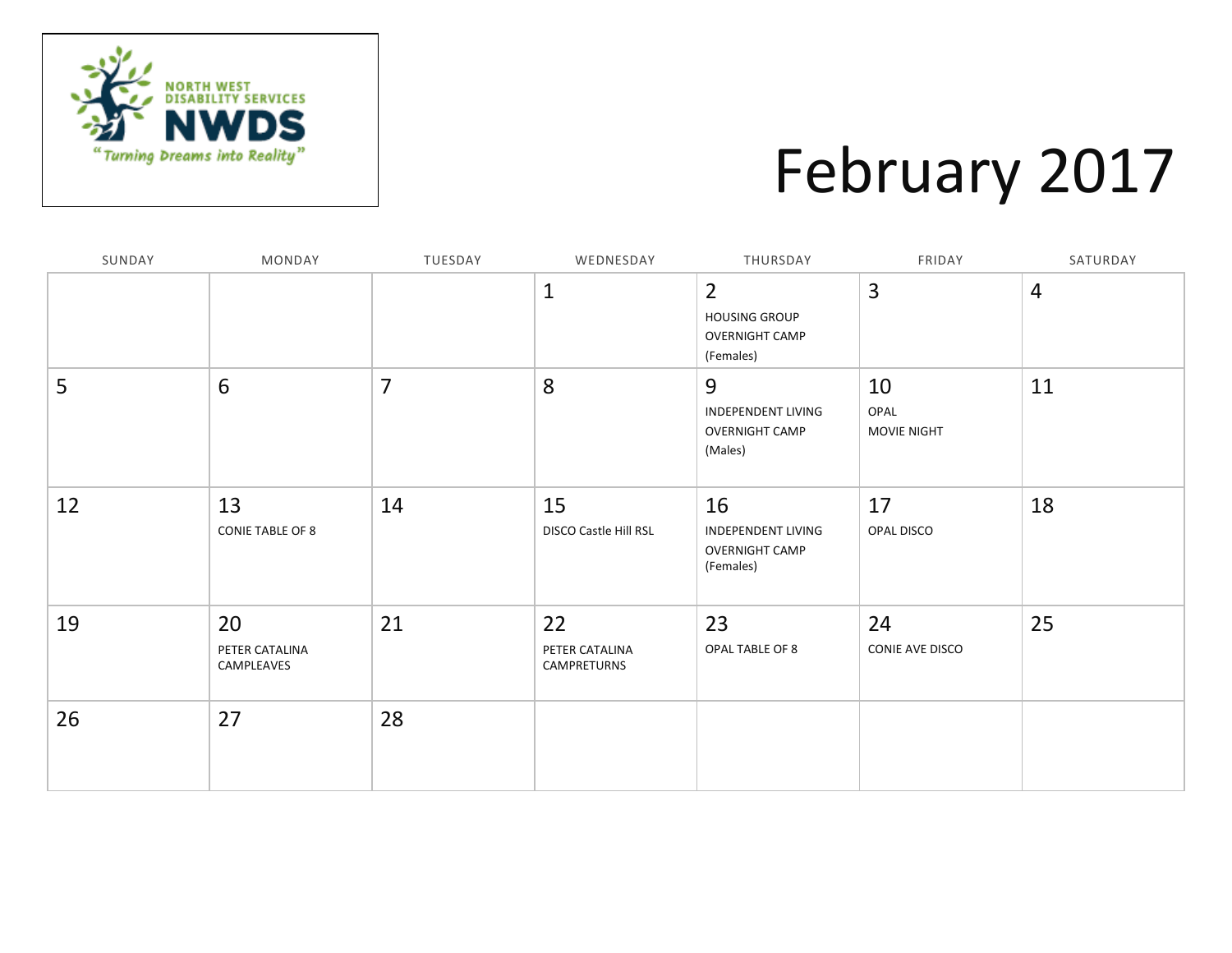

### March 2017

| SUNDAY | MONDAY                              | TUESDAY        | WEDNESDAY                         | THURSDAY                                                                     | FRIDAY                                                                                 | SATURDAY       |
|--------|-------------------------------------|----------------|-----------------------------------|------------------------------------------------------------------------------|----------------------------------------------------------------------------------------|----------------|
|        |                                     |                | $\mathbf{1}$                      | $\overline{2}$<br><b>HOUSING GROUP</b><br><b>OVERNIGHT CAMP</b><br>(Females) | 3<br>"COME & TRY DAYS"<br><b>NEW SECRET GARDEN</b><br>10-2pm ON FRIDAYS THIS<br>MONTH. | $\overline{4}$ |
| 5      | 6                                   | $\overline{7}$ | 8                                 | 9<br><b>INDEPENDENT LIVING</b><br><b>OVERNIGHT CAMP</b><br>(Males)           | 10                                                                                     | 11             |
| 12     | 13<br><b>CONIE TABLE OF 8</b>       | 14             | 15                                | 16<br><b>INDEPENDENT LIVING</b><br><b>OVERNIGHT CAMP</b><br>(Females)        | 17                                                                                     | 18             |
| 19     | 20<br>MOGO CAMP (Females)<br>LEAVES | 21             | 22<br>MOGO CAMP<br><b>RETURNS</b> | 23                                                                           | 24                                                                                     | 25             |
| 26     | 27                                  | 28             | 29<br>MOGO CAMP (Males)<br>LEAVES | 30<br>OPAL TABLE OF 8                                                        | 31<br>MOGO CAMP<br><b>RETURNS</b><br>CONIE AVE DISCO                                   |                |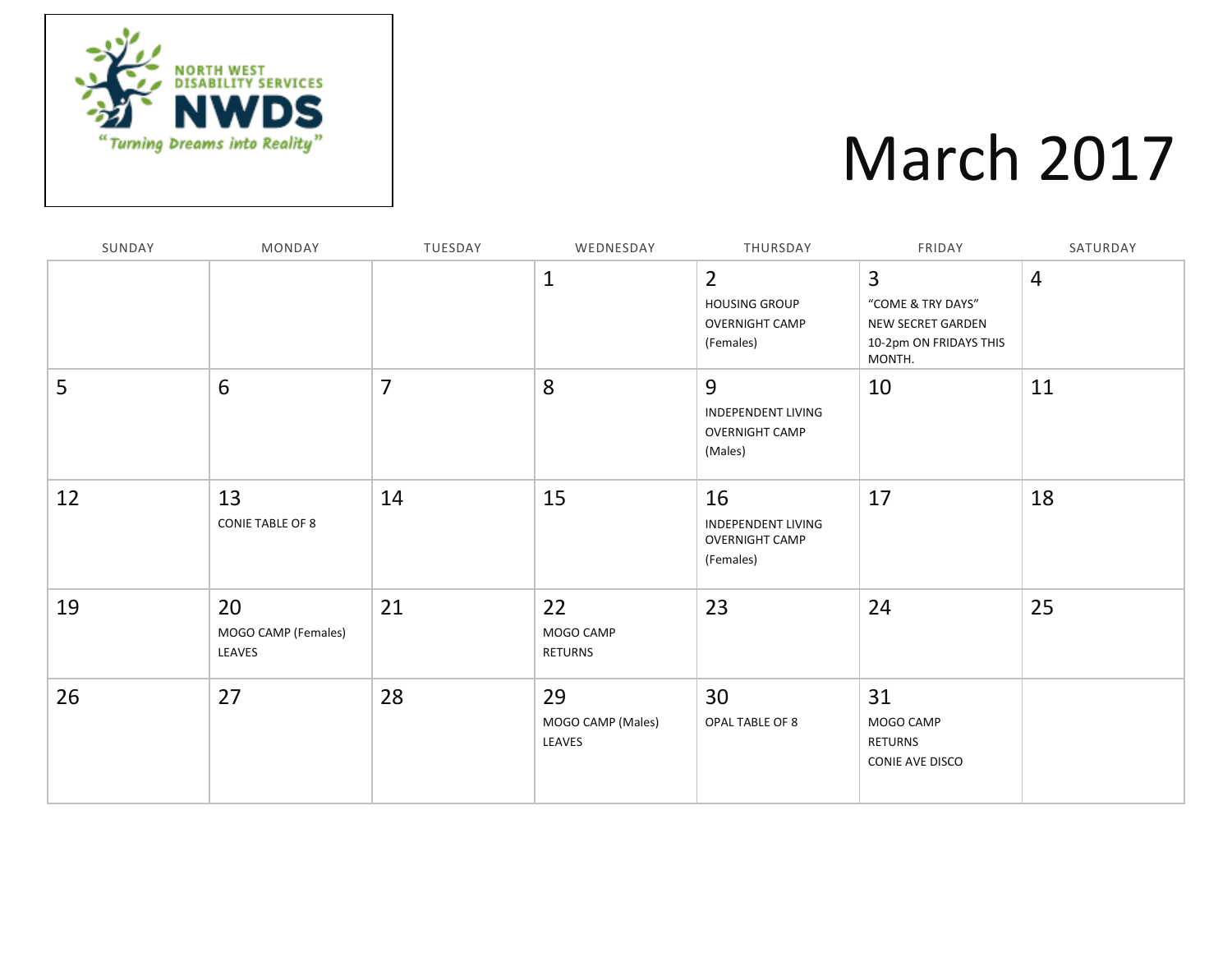

# April 2017

| SUNDAY                                         | MONDAY                                                            | TUESDAY                           | WEDNESDAY | THURSDAY                                                              | FRIDAY                                                                 | SATURDAY                                       |
|------------------------------------------------|-------------------------------------------------------------------|-----------------------------------|-----------|-----------------------------------------------------------------------|------------------------------------------------------------------------|------------------------------------------------|
|                                                |                                                                   |                                   |           |                                                                       |                                                                        | $\mathbf{1}$                                   |
| $\overline{2}$                                 | 3<br>ADELAIDE CAMP<br>LEAVES                                      | $\overline{4}$                    | 5         | 6<br><b>HOUSING GROUP</b><br><b>OVERNIGHT CAMP</b><br>(Females)       | $\overline{7}$<br>ADELAIDE CAMP<br><b>RETURNS</b>                      | 8<br><b>COLLECTORS PLANT FAIR</b><br>CLARENDON |
| 9<br><b>COLLECTORS PLANT FAIR</b><br>CLARENDON | 10<br><b>CONIE TABLE OF 8</b><br>SCHOOL HOLIDAY<br>PROGRAM STARTS | 11                                | 12        | 13<br><b>INDEPENDENT LIVING</b><br><b>OVERNIGHT CAMP</b><br>(Males)   | 14<br><b>GOOD FRIDAY</b>                                               | 15<br><b>EASTER SATURDAY</b>                   |
| 16<br><b>EASTER SUNDAY</b>                     | 17<br><b>EASTER MONDAY</b>                                        | 18                                | 19        | 20<br><b>INDEPENDENT LIVING</b><br><b>OVERNIGHT CAMP</b><br>(Females) | 21<br>ANZAC DAY SERVICE<br>LAVENDER<br>SCHOOL HOLIDAY<br>PROGRAM ENDS. | 22                                             |
| 23                                             | 24                                                                | 25<br>ANZAC DAY<br>PUBLIC HOLIDAY | 26        | 27<br>OPAL TABLE OF 8                                                 | 28<br>CONIE AVE DISCO                                                  | 29                                             |
| 30                                             |                                                                   |                                   |           |                                                                       |                                                                        |                                                |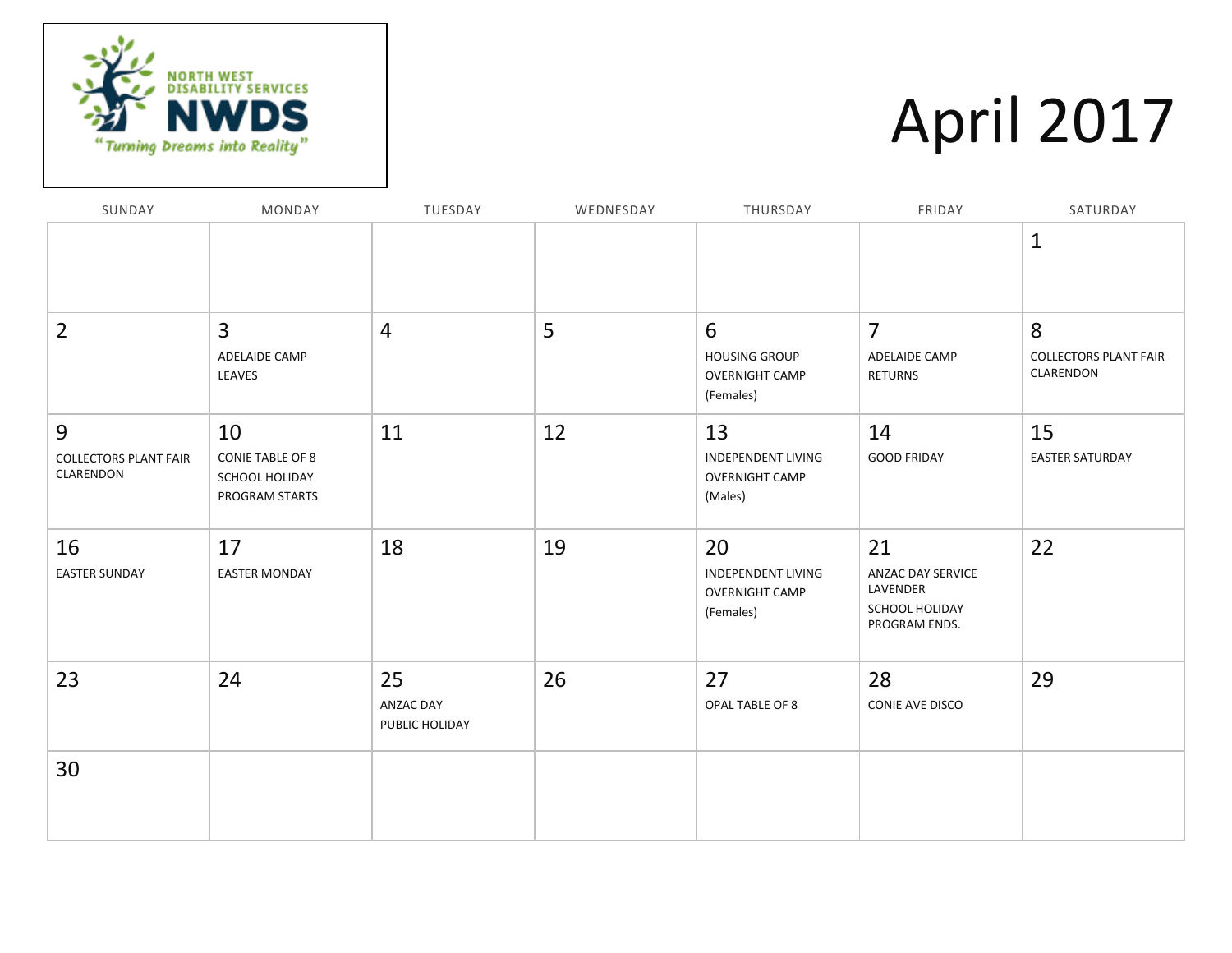

# May 2017

| SUNDAY | MONDAY                                      | TUESDAY                                                            | WEDNESDAY                    | THURSDAY                                                                                                 | FRIDAY                                          | SATURDAY |
|--------|---------------------------------------------|--------------------------------------------------------------------|------------------------------|----------------------------------------------------------------------------------------------------------|-------------------------------------------------|----------|
|        | $\mathbf{1}$                                | $\overline{2}$<br>MT TOMAH CAMP<br>LEAVES                          | $\overline{3}$               | $\overline{4}$<br>Mt TOMAH CAMP<br>RETURNS<br><b>HOUSING GROUP</b><br><b>OVERNIGHT CAMP</b><br>(Females) | 5<br>"COME & TRY DAYS"<br>ON FRIDAYS THIS MONTH | 6        |
| 7      | 8<br>INTERNATIONAL<br><b>VOLUNTEER WEEK</b> | 9<br>MOTHERS DAY MORNING<br>TEA FOR CARERS AT<br>LAVENDER COTTAGE. | 10                           | 11<br>INDEPENDENT LIVING<br><b>OVERNIGHT CAMP</b><br>(Males)                                             | 12                                              | 13       |
| 14     | 15<br><b>CONIE TABLE OF 8</b>               | 16                                                                 | 17<br>DISCO: CASTLE HILL RSL | 18<br><b>INDEPENDENT LIVING</b><br><b>OVERNIGHT CAMP</b><br>(Females)                                    | 19                                              | 20       |
| 21     | 22                                          | 23                                                                 | 24                           | 25<br>OPAL TABLE OF 8                                                                                    | 26<br>CONIE AVE DISCO                           | 27       |
| 28     | 29                                          | 30                                                                 | 31                           |                                                                                                          |                                                 |          |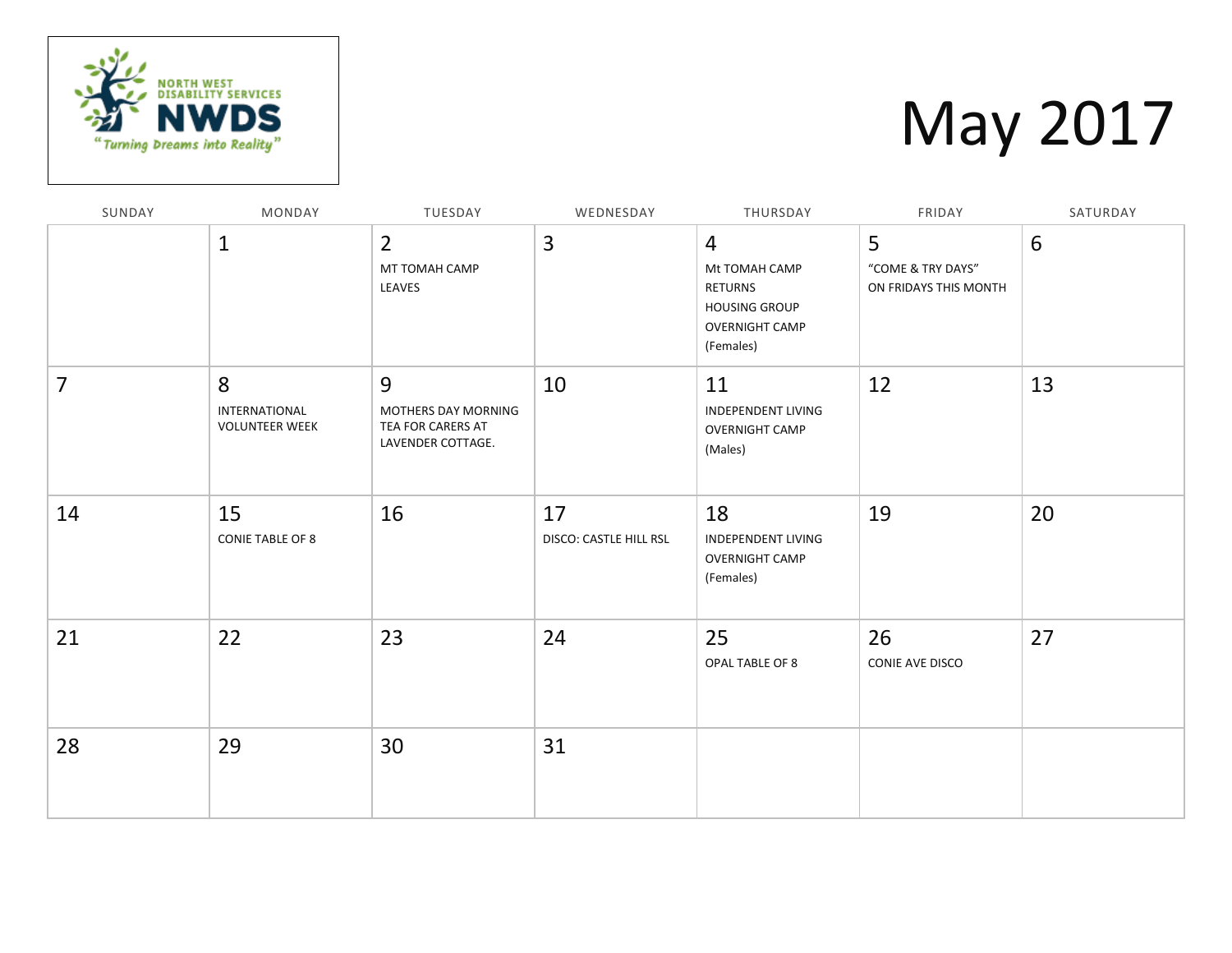

#### June 2017

| SUNDAY | MONDAY                                          | TUESDAY        | WEDNESDAY      | THURSDAY                                                                  | FRIDAY                | SATURDAY       |
|--------|-------------------------------------------------|----------------|----------------|---------------------------------------------------------------------------|-----------------------|----------------|
|        |                                                 |                |                | $\mathbf 1$<br><b>HOUSING GROUP</b><br><b>OVERNIGHT CAMP</b><br>(Females) | $\overline{2}$        | $\overline{3}$ |
| 4      | 5                                               | $6\phantom{1}$ | $\overline{7}$ | 8<br>INDEPENDENT LIVING<br><b>OVERNIGHT CAMP</b><br>(Males)               | 9                     | 10             |
| 11     | 12<br><b>QUEEN'S BIRTHDAY</b><br>PUBLIC HOLIDAY | 13             | 14             | 15<br>INDEPENDENT LIVING<br><b>OVERNIGHT CAMP</b><br>(Females)            | 16                    | 17             |
| 18     | 19<br>CONIE TABLE OF 8                          | 20             | 21             | 22                                                                        | 23                    | 24             |
| 25     | 26                                              | 27             | 28             | 29<br>OPAL TABLE OF 8                                                     | 30<br>CONIE AVE DISCO |                |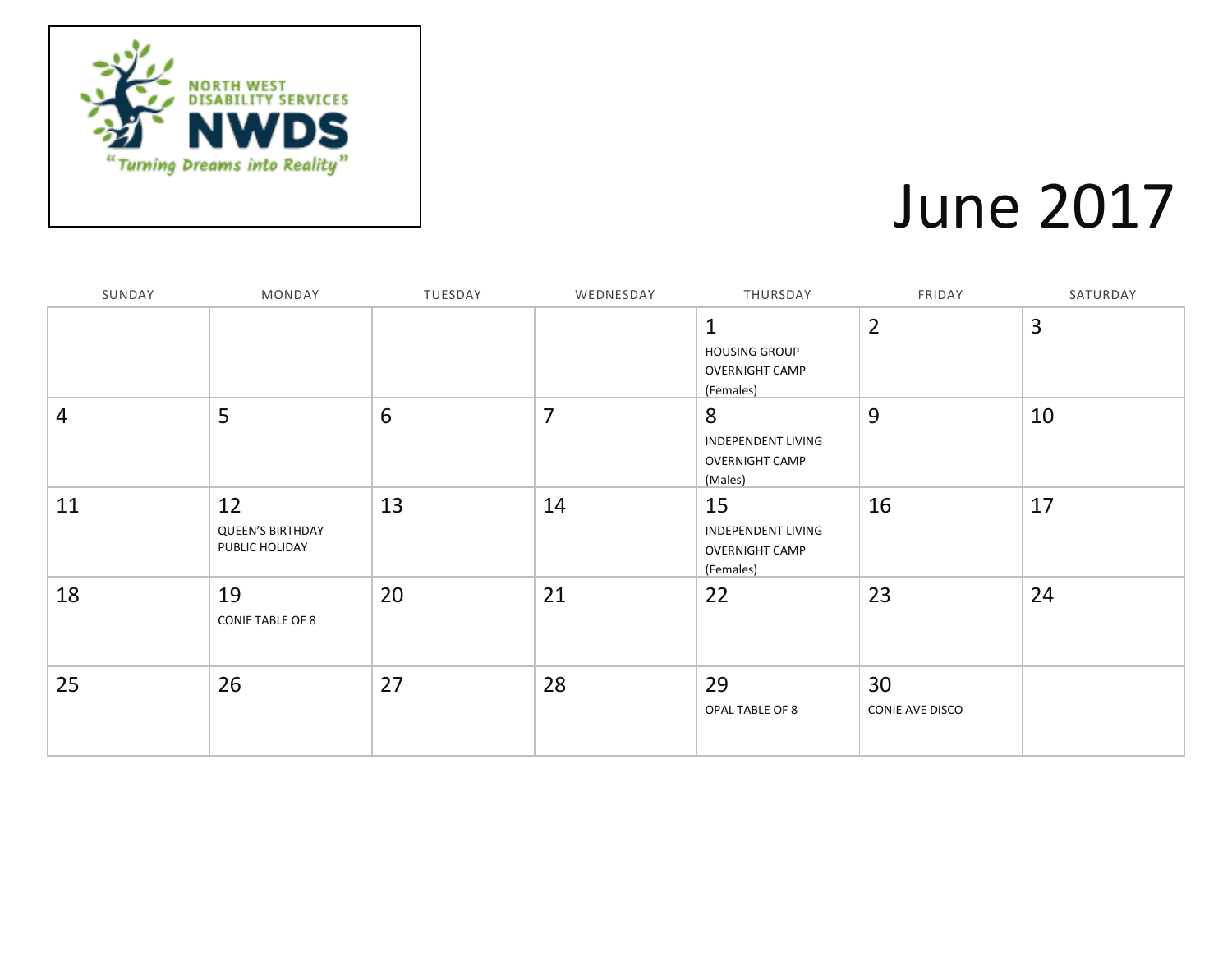

# July 2017

| SUNDAY         | MONDAY                                             | TUESDAY                        | WEDNESDAY | THURSDAY                                                                                    | FRIDAY                               | SATURDAY     |
|----------------|----------------------------------------------------|--------------------------------|-----------|---------------------------------------------------------------------------------------------|--------------------------------------|--------------|
|                |                                                    |                                |           |                                                                                             |                                      | $\mathbf{1}$ |
| $\overline{2}$ | $\overline{3}$<br>SCHOOL HOLIDAY<br>PROGRAM STARTS | $\overline{4}$                 | 5         | 6<br><b>HOUSING GROUP</b><br><b>OVERNIGHT CAMP</b><br>(Females)                             | $\overline{7}$                       | 8            |
| 9              | 10                                                 | 11                             | 12        | 13<br>INDEPENDENT LIVING<br><b>OVERNIGHT CAMP</b><br>(Males)                                | 14<br>SCHOOL HOLIDAY<br>PROGRAM ENDS | 15           |
| 16             | 17<br><b>CONIE TABLE OF 8</b>                      | 18<br>CAMP BREAKAWAY<br>LEAVES | 19        | 20<br>CAMP BREAKAWAY<br>RETURNS<br>INDEPENDENT LIVING<br><b>OVERNIGHT CAMP</b><br>(Females) | 21                                   | 22           |
| 23             | 24                                                 | 25                             | 26        | 27<br>OPAL TABLE OF 8                                                                       | 28<br>CONIE AVE DISCO                | 29           |
| 30             | 31<br>NATIONAL TREE DAY-<br>SECRET GARDEN EVENT    |                                |           |                                                                                             |                                      |              |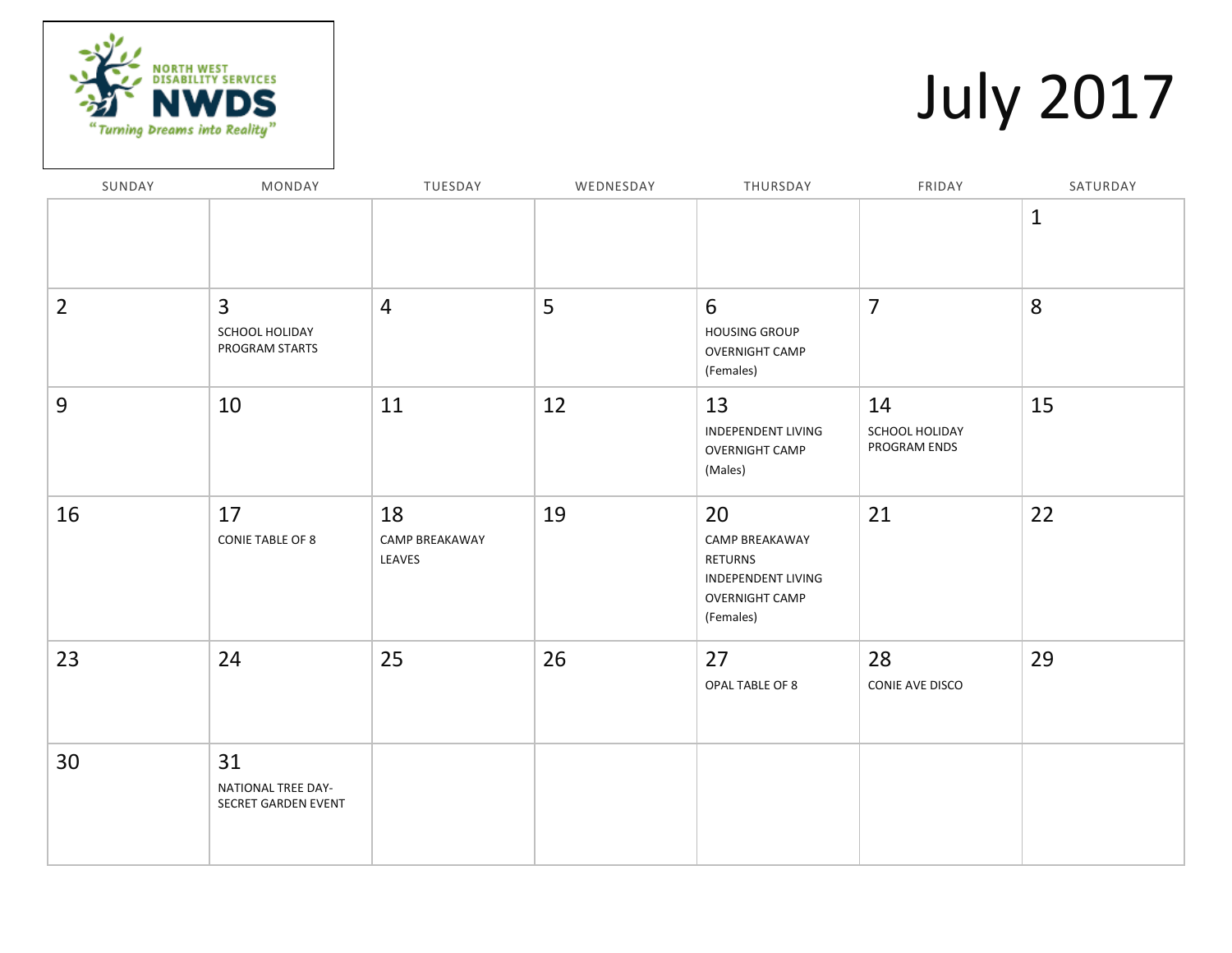

### August 2017

| SUNDAY | MONDAY                        | TUESDAY                                                           | WEDNESDAY                    | THURSDAY                                                        | FRIDAY                | SATURDAY |
|--------|-------------------------------|-------------------------------------------------------------------|------------------------------|-----------------------------------------------------------------|-----------------------|----------|
|        |                               | $\mathbf{1}$                                                      | $\overline{2}$               | 3<br><b>HOUSING GROUP</b><br><b>OVERNIGHT CAMP</b><br>(Females) | $\overline{4}$        | 5        |
| 6      | $\overline{7}$                | 8                                                                 | 9                            | 10<br>INDEPENDENT LIVING<br><b>OVERNIGHT CAMP</b><br>(Males)    | 11                    | 12       |
| 13     | 14<br><b>CONIE TABLE OF 8</b> | 15                                                                | 16<br><b>CONIE Ave DISCO</b> | 17<br>INDEPENDENT LIVING<br><b>OVERNIGHT CAMP</b><br>(Females)  | 18                    | 19       |
| 20     | 21                            | 22<br>WINDANG CAMP<br>LEAVES                                      | 23                           | 24<br>WINDANG CAMP<br><b>RETURNS</b>                            | 25<br>CONIE AVE DISCO | 26       |
| 27     | 28                            | 29<br><b>FATHERS DAY CARER</b><br>MORNING TEA LAVENDER<br>COTTAGE | 30                           | 31<br>OPAL TABLE OF 8                                           |                       |          |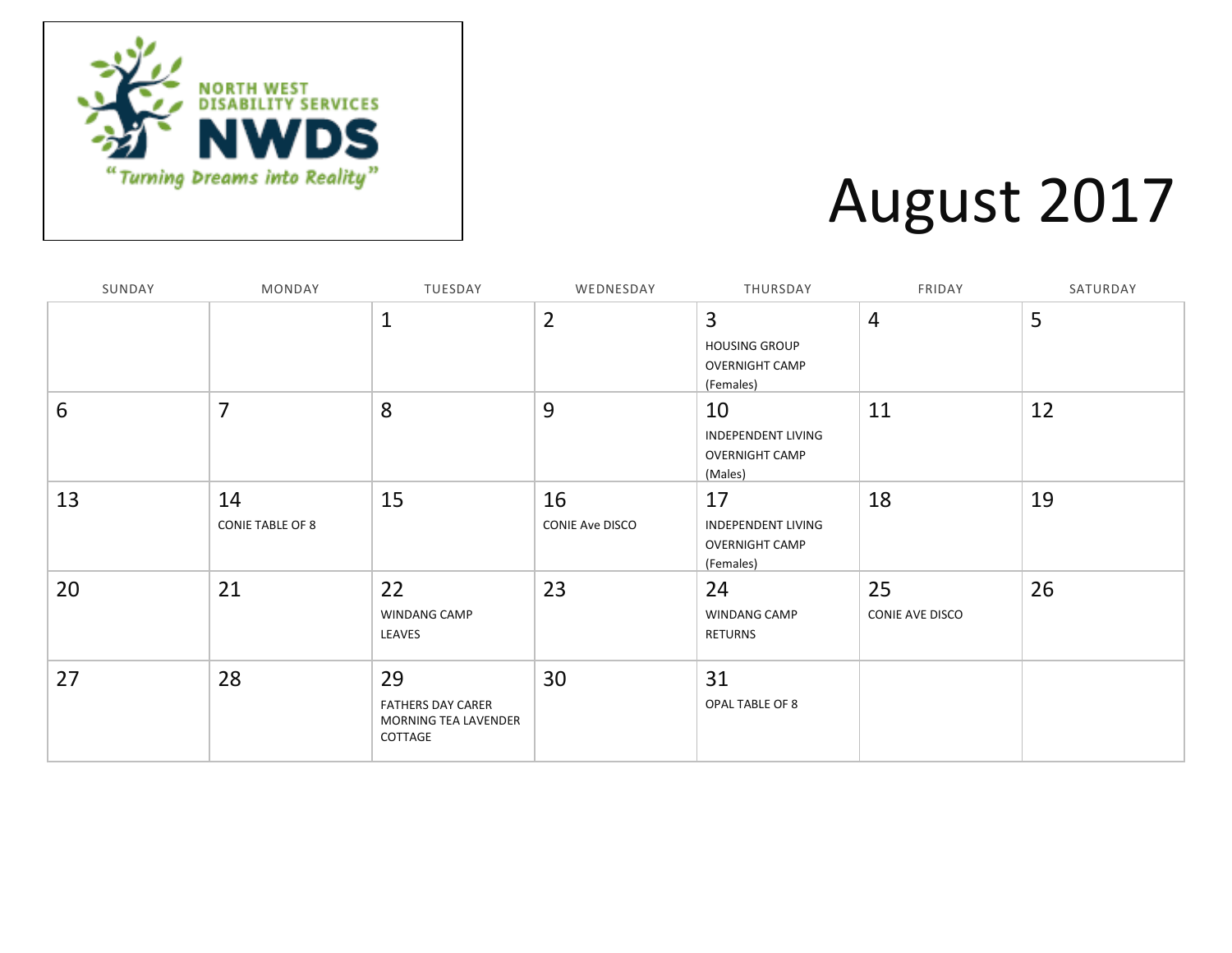

### September 2017

| SUNDAY | MONDAY                                 | TUESDAY                           | WEDNESDAY | THURSDAY                                                                                            | FRIDAY                | SATURDAY       |
|--------|----------------------------------------|-----------------------------------|-----------|-----------------------------------------------------------------------------------------------------|-----------------------|----------------|
|        |                                        |                                   |           |                                                                                                     | $\mathbf{1}$          | $\overline{2}$ |
| 3      | $\overline{4}$                         | 5                                 | 6         | $\overline{7}$<br><b>HOUSING GROUP</b><br><b>OVERNIGHT CAMP</b><br>(Females)                        | 8                     | 9              |
| 10     | 11<br><b>CONIE TABLE OF 8</b>          | 12<br>Mt TOMAH ART CAMP<br>LEAVES | 13        | 14<br>Mt TOMAH ART CAMP<br>RETURNS<br><b>INDEPENDENT LIVING</b><br><b>OVERNIGHT CAMP</b><br>(Males) | 15                    | 16             |
| 17     | 18                                     | 19                                | 20        | 21<br><b>INDEPENDENT LIVING</b><br><b>OVERNIGHT CAMP</b><br>(Females)                               | 22                    | 23             |
| 24     | 25<br>SCHOOL HOLIDAY<br>PROGRAM STARTS | 26                                | 27        | 28<br>OPAL TABLE OF 8                                                                               | 29<br>CONIE AVE DISCO | 30             |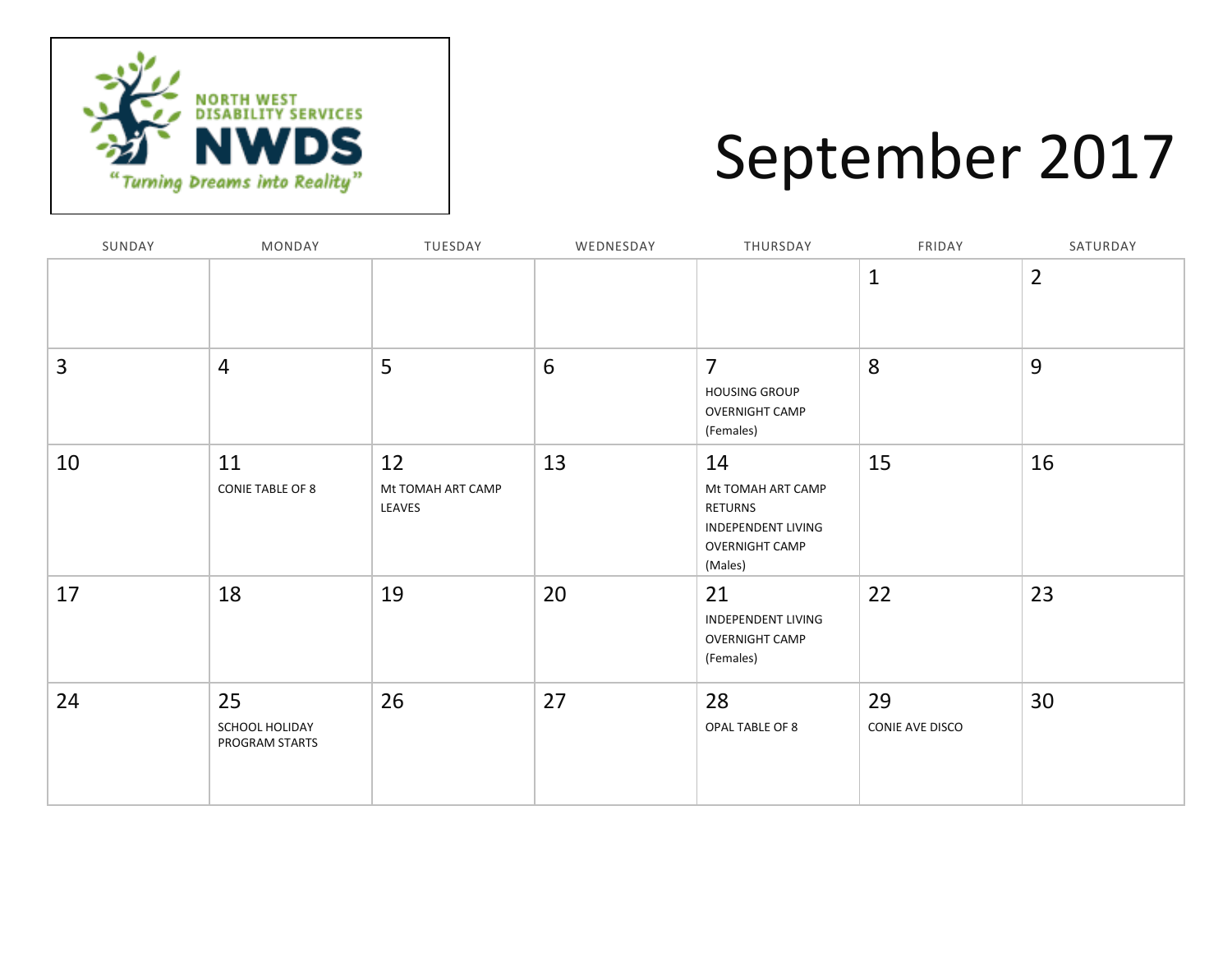

### October 2017

| SUNDAY       | MONDAY                                                | TUESDAY | WEDNESDAY                                                        | THURSDAY                                                              | FRIDAY                              | SATURDAY                                                                 |
|--------------|-------------------------------------------------------|---------|------------------------------------------------------------------|-----------------------------------------------------------------------|-------------------------------------|--------------------------------------------------------------------------|
| $\mathbf{1}$ | $\overline{2}$<br><b>LABOUR DAY PUBLIC</b><br>HOLIDAY | 3       | $\overline{4}$<br><b>BATHURST V8 SUPERCARS</b><br>CAMP<br>LEAVES | 5<br><b>HOUSING GROUP</b><br><b>OVERNIGHT CAMP</b><br>(Females)       | 6<br>SCHOOL HOLIDAY<br>PROGRAM ENDS | $\overline{7}$<br><b>BATHURST V8 SUPERCARS</b><br>CAMP<br><b>RETURNS</b> |
| 8            | 9                                                     | 10      | 11                                                               | 12<br><b>INDEPENDENT LIVING</b><br><b>OVERNIGHT CAMP</b><br>(Males)   | 13                                  | 14                                                                       |
| 15           | 16<br><b>CONIE TABLE OF 8</b>                         | 17      | 18                                                               | 19<br><b>INDEPENDENT LIVING</b><br><b>OVERNIGHT CAMP</b><br>(Females) | 20                                  | 21                                                                       |
| 22           | 23                                                    | 24      | 25                                                               | 26<br>OPAL TABLE OF 8                                                 | 27<br>CONIE AVE DISCO               | 28                                                                       |
| 29           | 30                                                    | 31      |                                                                  |                                                                       |                                     |                                                                          |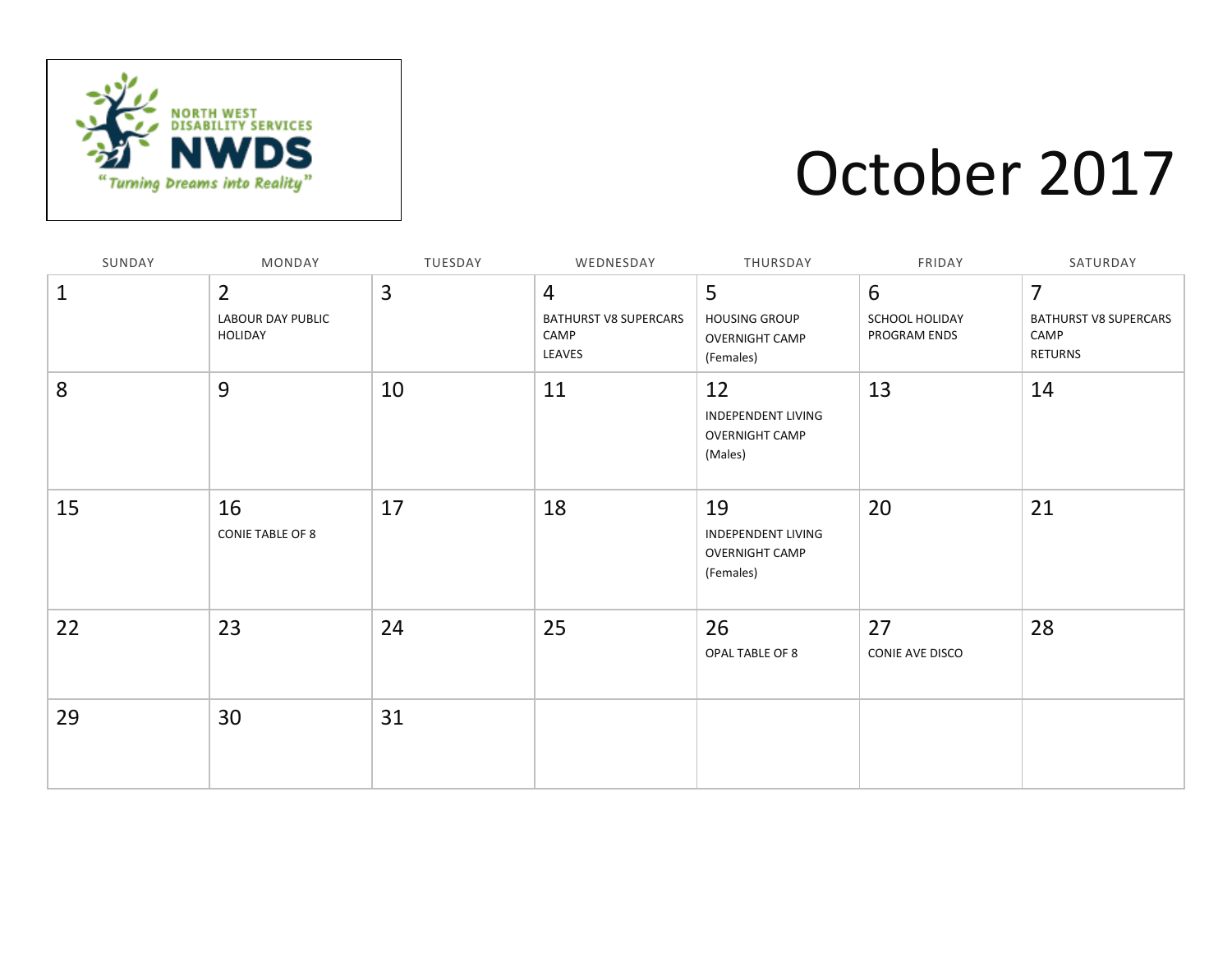

### November 2017

| SUNDAY | MONDAY                                                           | TUESDAY        | WEDNESDAY                                                 | THURSDAY                                                                     | FRIDAY                                                      | SATURDAY       |
|--------|------------------------------------------------------------------|----------------|-----------------------------------------------------------|------------------------------------------------------------------------------|-------------------------------------------------------------|----------------|
|        |                                                                  |                | $\mathbf{1}$                                              | $\overline{2}$<br><b>HOUSING GROUP</b><br><b>OVERNIGHT CAMP</b><br>(Females) | 3                                                           | $\overline{4}$ |
| 5      | 6                                                                | $\overline{7}$ | 8                                                         | 9<br><b>INDEPENDENT LIVING</b><br><b>OVERNIGHT CAMP</b><br>(Males)           | 10<br>REMEMBRANCE DAY<br>SERVICE BALCOMBE<br><b>HEIGHTS</b> | 11             |
| 12     | 13<br><b>CAMP BREAKAWAY</b><br>LEAVES<br><b>CONIE TABLE OF 8</b> | 14             | 15<br>CAMP BREAKAWAY<br>RETURNS<br><b>CONIE Ave DISCO</b> | 16<br><b>INDEPENDENT LIVING</b><br><b>OVERNIGHT CAMP</b><br>(Females)        | 17                                                          | 18             |
| 19     | 20                                                               | 21             | 22<br>SHOE BOX CAMP<br>LEAVES                             | 23                                                                           | 24<br>SHOE BOX CAMP<br><b>RETURNS</b><br>CONIE AVE DISCO    | 25             |
| 26     | 27                                                               | 28             | 29                                                        | 30<br>OPAL TABLE OF 8                                                        |                                                             |                |